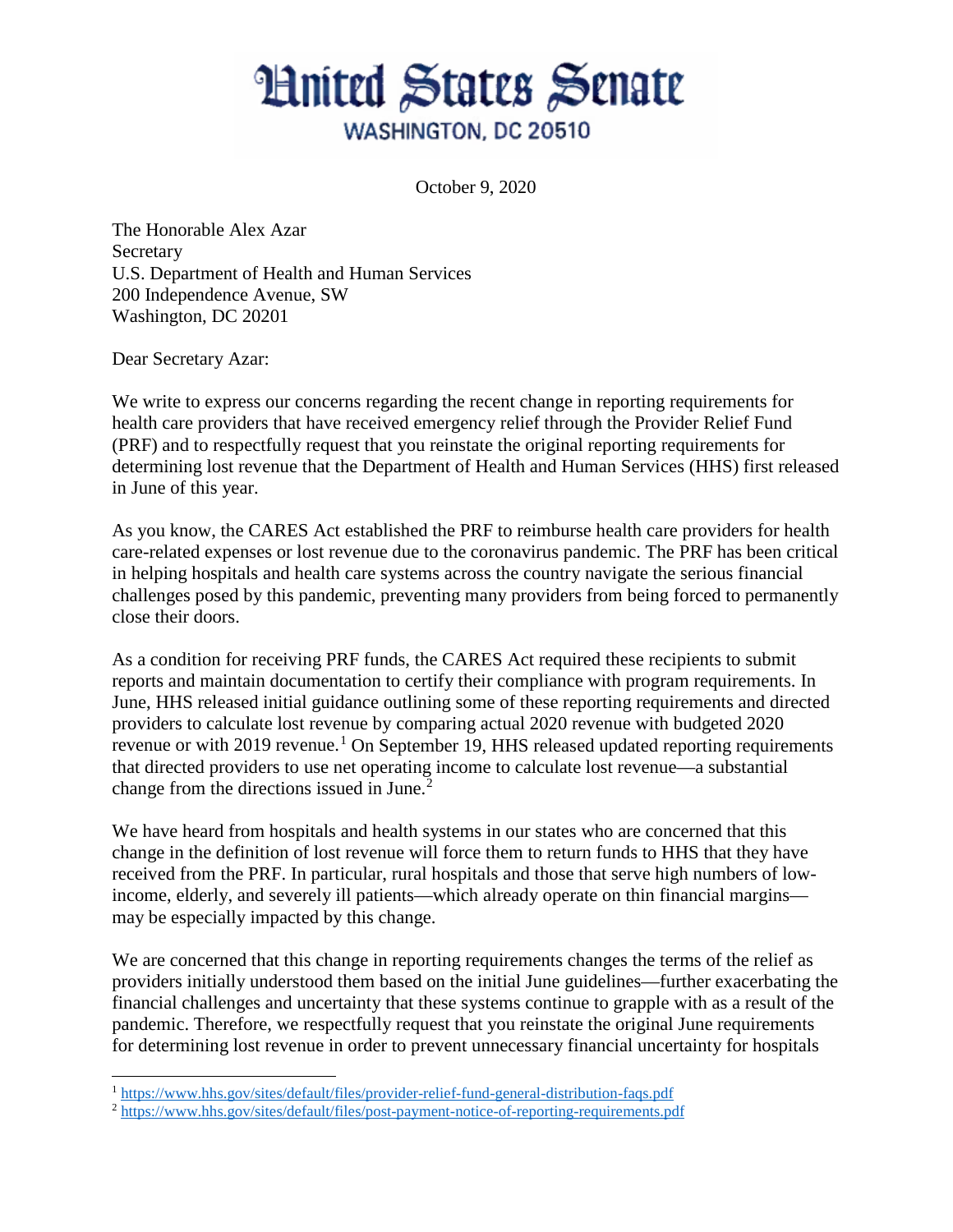and health care providers and to prevent them from being forced to return PRF funds that they have already received.

Thank you for your time and attention to this important measure. We look forward to working with you to continue supporting our hospitals and ensuring that this pandemic does not cause further, long-term disruptions to Americans' access to care.

Sincerely,

/S/ Amy Klobuchar Amy Klobuchar United States Senator

/S/ Michael F. Bennet Michael F. Bennet United States Senator

/S/ Jeffrey A. Merkley Jeffrey A. Merkley United States Senator

/S/ Christopher A. Coons Christopher A. Coons United States Senator

/S/ Jack Reed Jack Reed United States Senator

/S/ Tammy Baldwin Tammy Baldwin United States Senator

/S/ Tina Smith Tina Smith United States Senator

/S/ Tammy Duckworth Tammy Duckworth United States Senator

/S/ Doug Jones Doug Jones United States Senator

/S/ Bernard Sanders Bernard Sanders United States Senator

/S/ Mazie K. Hirono Mazie K. Hirono United States Senator

/S/ Joe Manchin III Joe Manchin III United States Senator